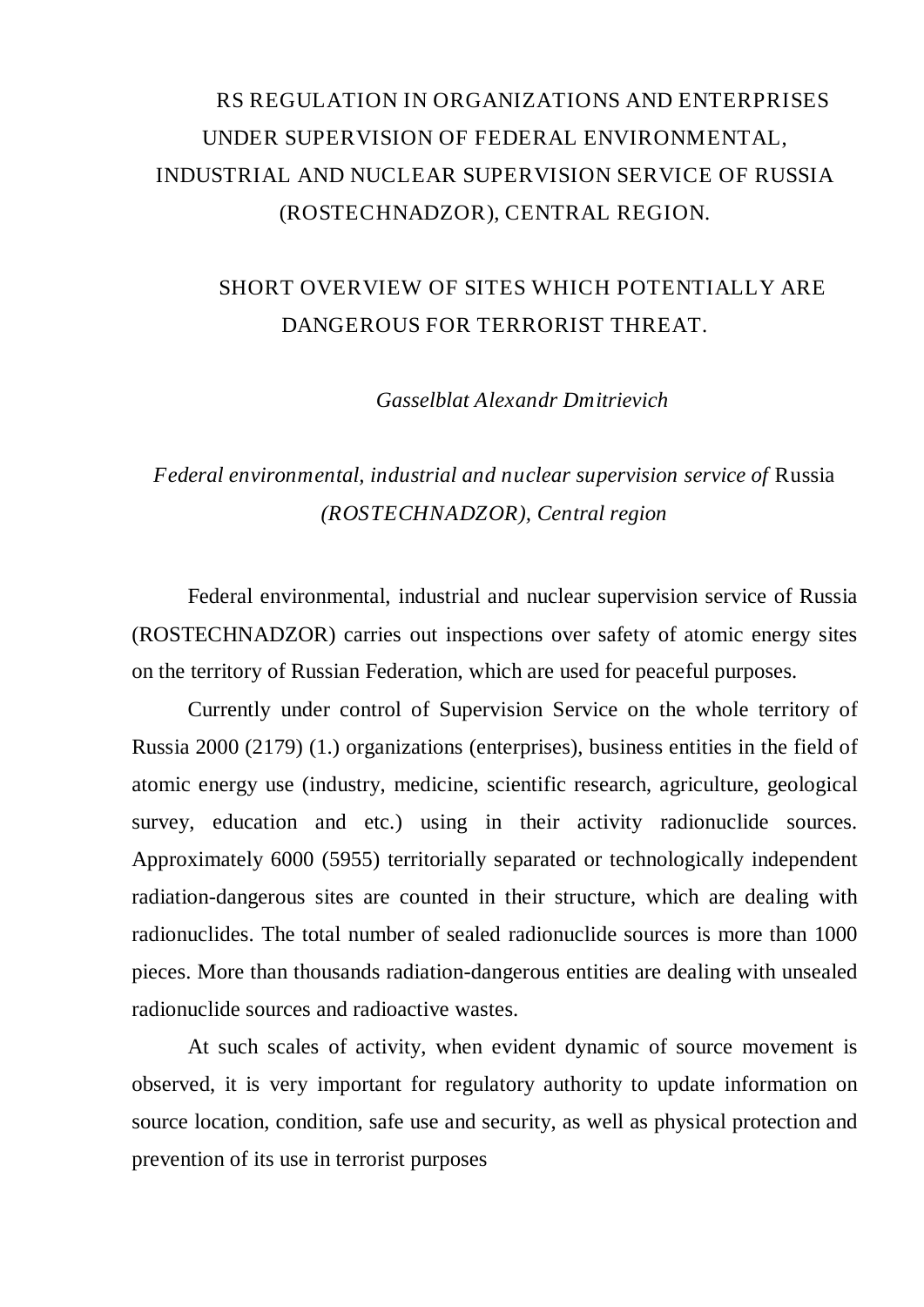In its structure ROSTECHNADZOR has 7 big subdivisions (according to directions regulation in the field of atomic energy use) – interregional territory administrations on control over nuclear and radiation safety, ensuring control over whole territory of Russian Federation, each in within its border of Federal okrug of Russian Federation.

Central interregional territory administration on control over nuclear and radiation safety is the biggest according to its personnel and number of controlled sites by territorial subdivision of ROSTECHNADZOR (in the field of atomic energy use, according to Federal Law dated 21.11.1995, 170-FL "On atomic energy use") and carries out its activity on the territory of 19 sites of Russian Federation – basically, these are central regions of Russia's Europe part on the territory of Central Federal region of Russian Federation (with exceptions, indicated in CITA). The okrug territory is 650, 7 thousands square kilometers, which increases the territory of such country as France. This is the most industrially developed region of Russia, where the third part of whole country's population is living and 40% of industrial enterprises are focused.

600 (592) organizations (enterprises, institutions), dealing with radionuclides are under the control of CITA, where 1,5 thousands (1514) radiation–dangerous sites are included.

The total number of sealed sources in controlled organizations is 21425 pieces with activity 4,2E+17Bq. 6250 sources from this amount has activity approximately 9,8E+15 Bq worked off its period – 29% from total amount, most of them were disposed in specialized organizations dealing with radioactive wastes.

According to the activity approximately 50% are industrial enterprises, 30% research organizations, 10% medical institutions, 5% education and others belong to agricultural, transport and service organizations.

Among mentioned enterprises, there are sites which belong to potentially radiation-dangerous. Their danger was identified in agreement with Rospotrebnadzor authorities' category according to potential radiation hazard (in accordance with rules on ensuring the radiation safety OSPORB–99):